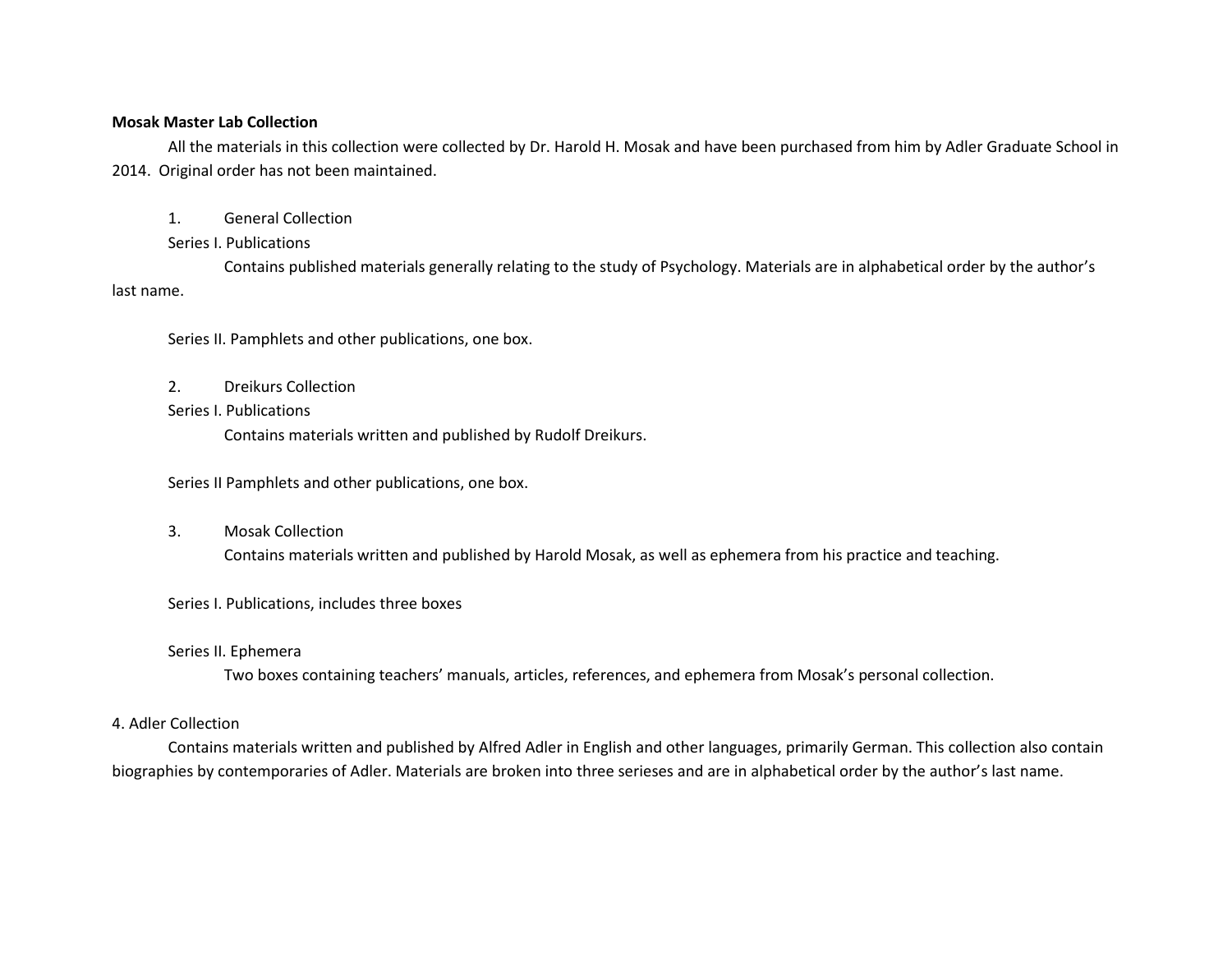#### Series I. English

Series II. Foreign Language

Series III. Biographies

#### 5. First Generation Collection

Contains materials written and published by contemporaries of Alfred Adler in English and other languages, primarily German. This collection is made up primarily of first editions and users must be advised that some are in delicate condition. Materials are broken into two serieses and are in alphabetical order by the author's last name.

Series I. English

Series II. Other Languages

#### 6. Journals

Contains serials, journals, newsletters, and journals generally relating to the study of Psychology. Materials are in general alphabetical order by journal title, and in chronological order after that. One German series title and one French title are included. This collection is mostly bound into books, some by Mosak; the collection contains two boxes.

#### 7. Foreign Language

Contains published materials generally relating to the study of Psychology. Materials are in alphabetical order by the author's last name. Materials are broken into two serieses and are in alphabetical order by the author's last name.

Series I. German

Series II. Other Languages Subseries A: Books Subseries B: Pamphlets and other publications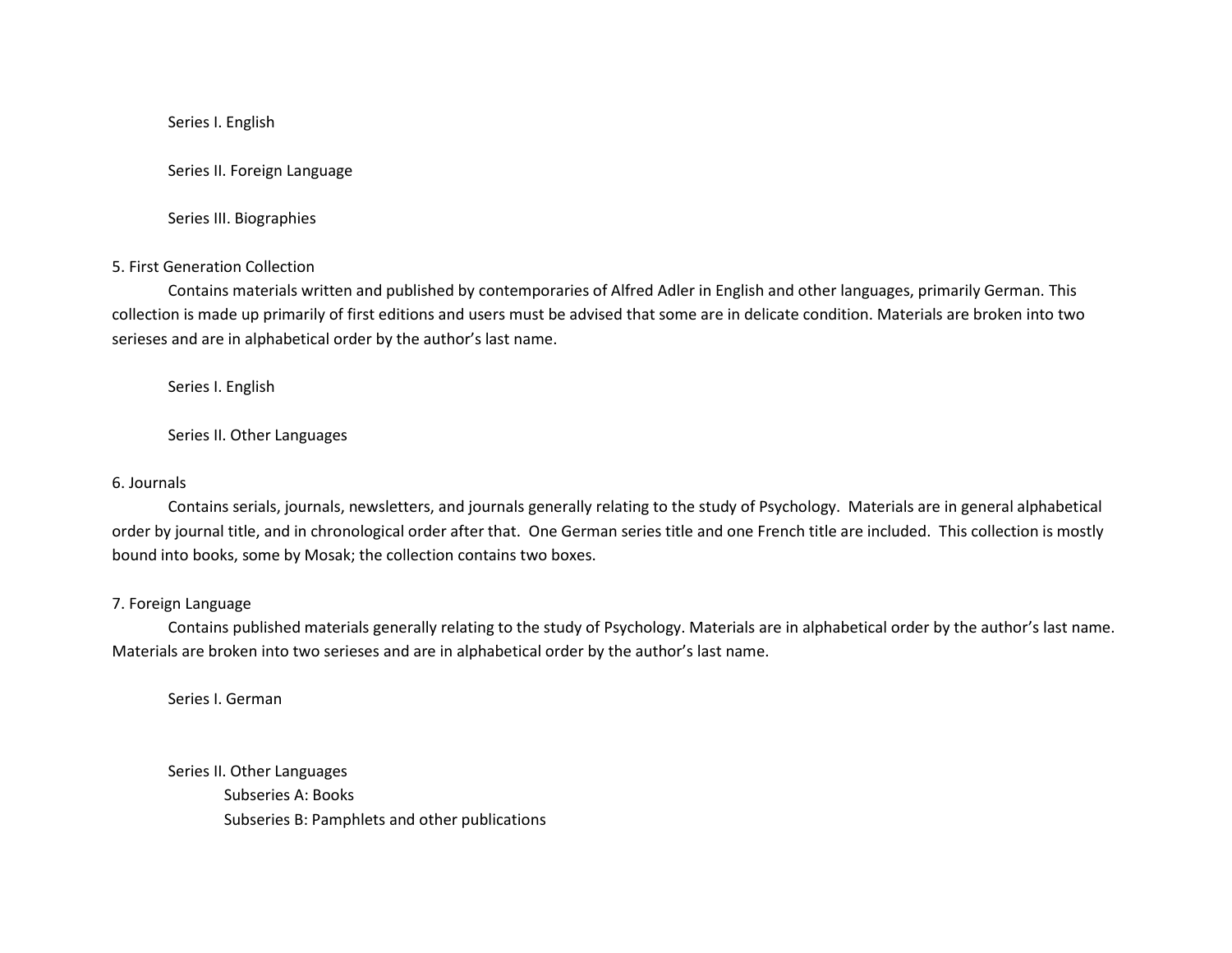### **Box and Folder List**

## **Collection: General**

#### Series I.

*For list of published books, please see the finding aid "Mosak Master Lab Book Collections"*

## Series II. Pamphlets and other publications

| <b>Box Number</b> | Folder Number | <b>Item</b>                                                                                                                                                                                                                                                                                                                                                                     | Location           |
|-------------------|---------------|---------------------------------------------------------------------------------------------------------------------------------------------------------------------------------------------------------------------------------------------------------------------------------------------------------------------------------------------------------------------------------|--------------------|
| 1                 | 1             | Individual Meeting Proceedings, Congress of Senior<br>Adlerians (1995), Adlerian Symposium (1977), Individual<br>Psychology Association of Chicago (1965)                                                                                                                                                                                                                       | Bookcase 3 Shelf 2 |
| 1                 | 2             | Cows Can Be Purple by Sandie E. (Tee) Dreikurs                                                                                                                                                                                                                                                                                                                                  | Bookcase 3 Shelf 2 |
| 1                 | 3             | <b>Guiding Troubled Children Back to Happiness</b><br>(from the Chicago Sunday Tribune, 1951)<br>Is Insanity Shameful? by J.W. Klapman (1950)<br>The Values of Role Reversal in Psychodrama and<br>Action Therapy by Walter E. O'Connell and Deanna<br>Brewer (1971)<br>The Family Council (1970)<br>The Formative Years of Adlerian Psychology in the US<br>by Nahum E. Shoobs | Bookcase 3 Shelf 2 |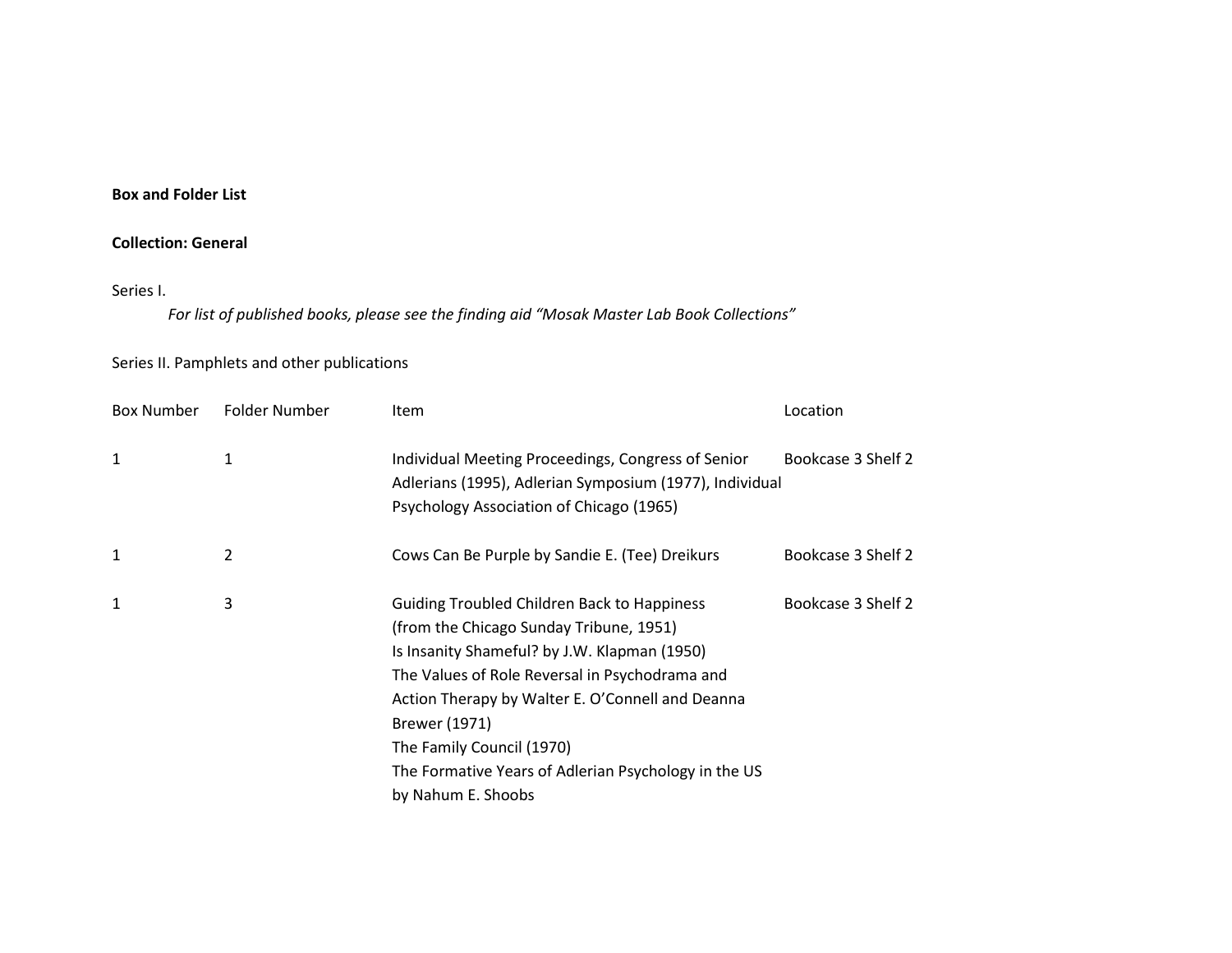| 4 | Graphology and Graphology Part 2 by Renate Griffiths                   | Bookcase 3 Shelf 2 |
|---|------------------------------------------------------------------------|--------------------|
| 5 | American Association for Therapeutic Humor Workbook Bookcase 3 Shelf 2 |                    |
| 6 | International Journal of Individual Psychology and                     | Bookcase 3 Shelf 2 |
|   | Comparative Studies, V. I No. 1 1990                                   |                    |
|   | Psychotherapy V. 30(4) 1993                                            |                    |
|   | SK&F Psychiatric Reporter No. 42, 1069                                 |                    |
|   | Correspondence                                                         | Bookcase 3 Shelf 2 |
|   |                                                                        |                    |

## **Collection: Dreikurs**

## Series I.

## *For list of published books, please see the finding aid "Mosak Master Lab Book Collections"*

| <b>Box Number</b> | Folder Number | <b>Item</b>                                                  | Location           |  |
|-------------------|---------------|--------------------------------------------------------------|--------------------|--|
|                   |               | Three Articles by Adler                                      | Bookcase 3 Shelf 4 |  |
|                   |               | <b>Current Psychology and Psychoanalysis</b>                 |                    |  |
|                   |               | Character Education and Spiritual Values in an Anxious Age   |                    |  |
|                   |               | Counseling the Adolescent                                    |                    |  |
|                   | 4             | <b>Cultural Upheaval and Modern Family Life</b>              |                    |  |
|                   |               | Patient-Therapist Relationship in Multiple Psychotherapy I.  |                    |  |
|                   | 6             | Patient-Therapist Relationship in Multiple Psychotherapy II. |                    |  |
|                   |               | Psychotherapy as Correction of Faculty Social Values         |                    |  |
|                   | 8             | Das Nervose Symptom (German)                                 |                    |  |
|                   | 9             | Group Psychotherapy and Group Approaches                     |                    |  |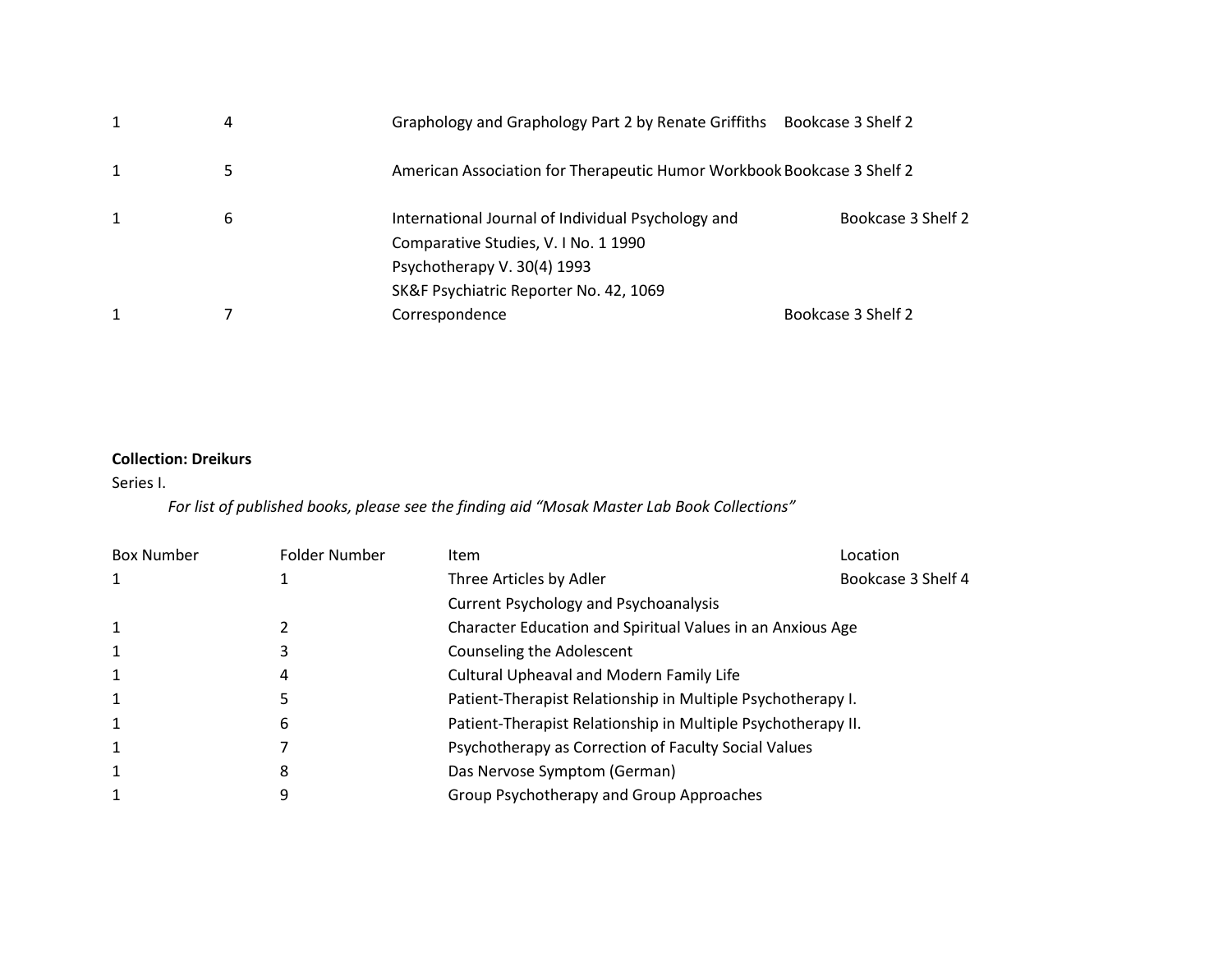## **Collection: Mosak**

## Series I.

# *For list of published books, please see the finding aid "Mosak Master Lab Book Collections"*

| <b>Box Number</b> | Folder Number | <b>Item</b>                                                    | Location           |  |
|-------------------|---------------|----------------------------------------------------------------|--------------------|--|
|                   | 1             | The Argot of the Drug Culture                                  | Bookcase 3 Shelf 4 |  |
| 1                 |               |                                                                |                    |  |
| 1                 | 2             | Strategies for Behavior Changes in Schools                     |                    |  |
| 1                 | 3             | Introductory Individual Psychology - A Syllabus                |                    |  |
| 1                 | 4             | A Child's Guide to Parent Rearing                              |                    |  |
| 1                 | 5             | Clinical Assessment - A Syllabus                               |                    |  |
| 1                 | 6             | Individual Psychotherapy - A Syllabus                          |                    |  |
| 1                 | 7             | Interviewing - A Syllabus                                      |                    |  |
| 2                 | 1             | The Neuroses - A Syllabus                                      | Bookcase 3 Shelf 4 |  |
| 2                 | 2             | Professional Issues in the Delivery of Mental Health Services  |                    |  |
| 2                 | 3             | Early Recollections as a Projective Technique                  |                    |  |
| 2                 | 4             | Demons, Germs, and Values                                      |                    |  |
| 2                 | 5             | What Every Psychotherapist Should Know About Judaism           |                    |  |
|                   |               | What Every Psychotherapist Should Know About Roman Catholicism |                    |  |
| 2                 | 6             | Some Therapeutic Uses of Psychologic Testing                   |                    |  |
|                   |               | Subjective Criteria of Normality                               |                    |  |
| 2                 | 7             | <b>Effect of Time Limits</b>                                   |                    |  |
| 2                 | 8             | Bibliography of Individual Psychology                          |                    |  |
|                   |               | The Resolution of "Intrapersonal Conflict"                     |                    |  |
| 2                 | 9             | The Early Recollections of Adler, Freud, and Jung              |                    |  |
|                   |               | The Interrelatedness of the Neuroses Through Central Themes    |                    |  |
|                   |               | Life Style Assessment                                          |                    |  |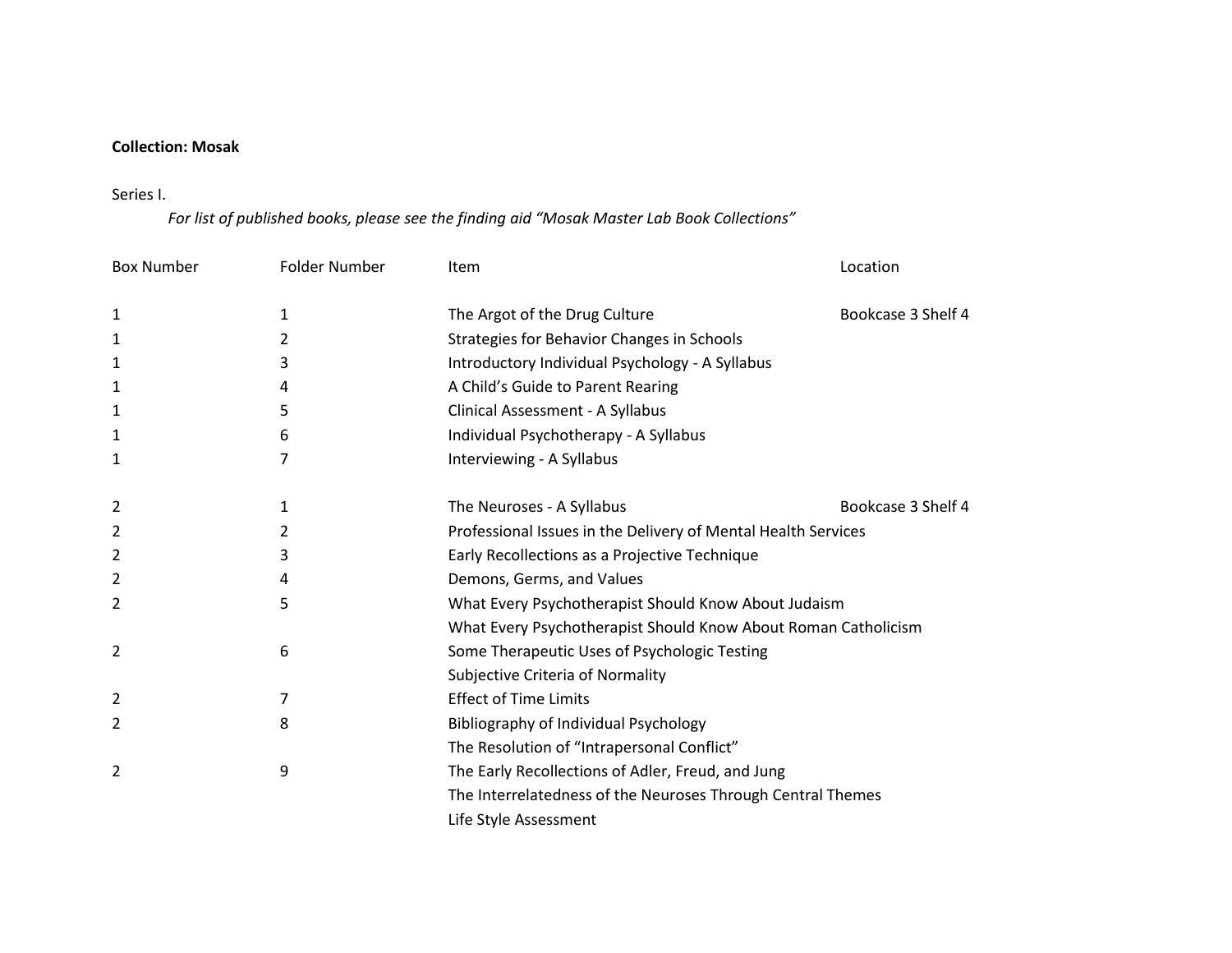| 2 | 10 | Preference for and Achievement in Elementary School Subjects and Associated Personality         |
|---|----|-------------------------------------------------------------------------------------------------|
|   |    | <b>Traits</b>                                                                                   |
|   |    | Purposes of Delusions and Hallucinations                                                        |
|   |    | What Patients Say and What They Mean                                                            |
| 2 | 11 | The Getting Type, A Parsimonious Social Interpretation of the Oral Character                    |
|   |    | Predicting the Relationship to the Psychotherapist from Early Recollections                     |
| 2 | 12 | Selective Perception in the Interpretation of Symbols                                           |
|   |    | Various Purposes of Symptoms                                                                    |
| 3 | 1  | Life Style Assessment: A Demonstration Focused on Family Constellation                          |
|   |    | Performance on the Harrower-Erickson Multiple Choice Test of Patients with Spinal Cord Injuries |
| 3 | 2  | Early Recollections as a Projective Technique                                                   |
|   |    | The Psychological Attitude in Rehabilitation                                                    |
| 3 | 3  | The Tasks of Life I. Adler's Three Tasks (With Rudolf Dreikurs)                                 |
| 3 | 4  | The Tasks of Life II. The Fourth Life Task (With Rudolf Dreikurs)                               |
| 3 | 5  | The Life Tasks III. The Fifth Life Task (With Rudolf Dreikurs)                                  |
| 3 | 6  | "Papers Referring to [Mosak]"                                                                   |
| 3 | 7  | Review of "Patient-Therapist Relationship in Multiple Psychotherapy"                            |
|   |    | <b>Open Meeting Flyer</b>                                                                       |
| 3 | 8  | Letter from Faye Miller, Associate Editor of the National Association for the Advancement of    |
|   |    | Psychoanalysis, contains 2 copies of newsletter dated December 1984                             |
| 3 | 9  | Letter from Bill and Kathy Kvols-Riedler in regards to their book "Redirecting Children's       |
|   |    | Misbehavior" April 30, 1979                                                                     |
|   |    | Correspondence with Burl Gilliland regarding "Theories and Strategies in Counseling and         |
|   |    | Psychotherapy" 1992                                                                             |
|   |    |                                                                                                 |

## Series II. Ephemera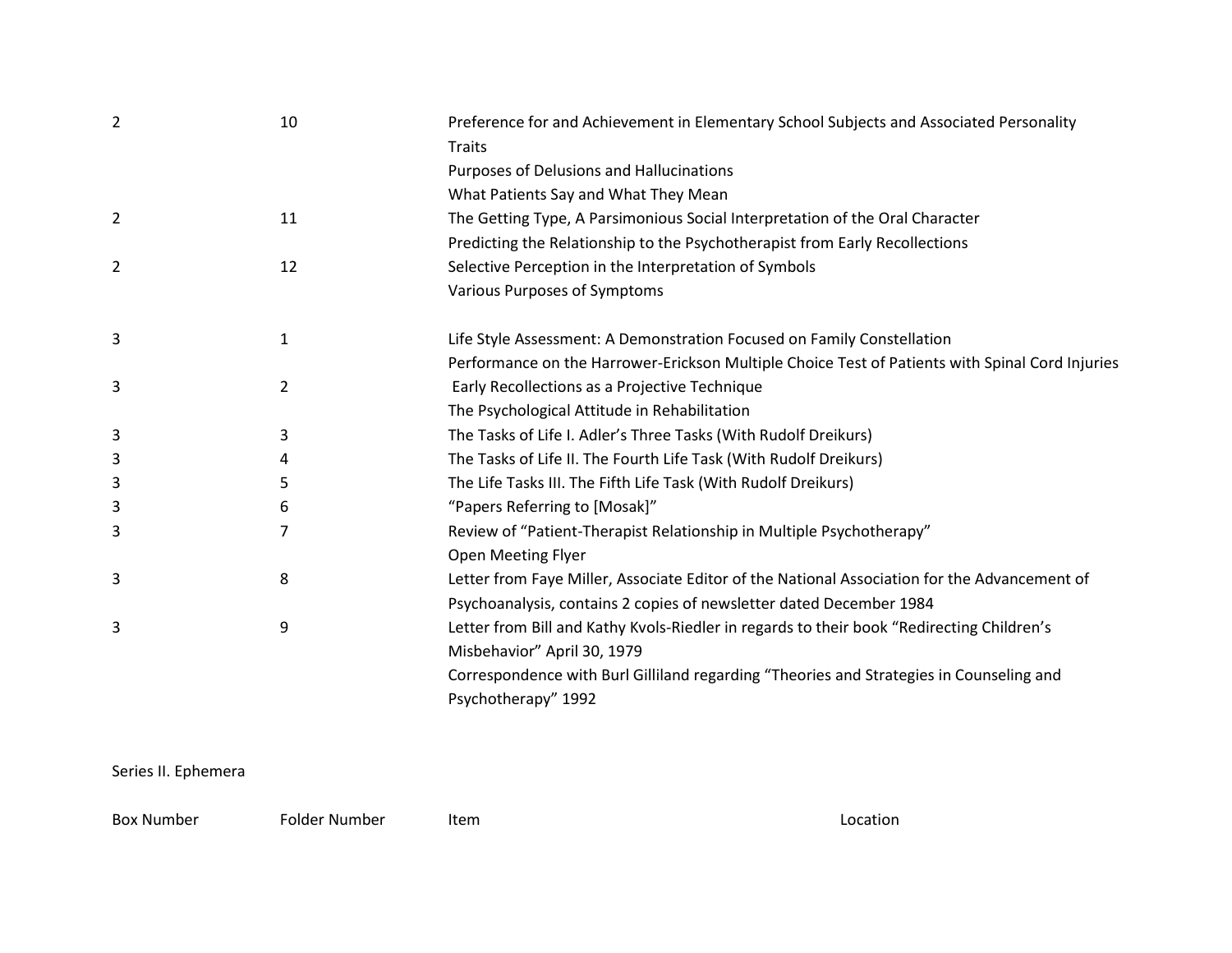| (unboxed, displayed)     |                      | Award given to Harold and Birdie Mosak by the<br>Bookcase 3 Shelf 5<br>American Society of Adlerian Psychology (May 26, 1974)                                     |                    |  |  |
|--------------------------|----------------------|-------------------------------------------------------------------------------------------------------------------------------------------------------------------|--------------------|--|--|
| 1                        | none                 | Journals and Publications<br><b>Post-It Notes</b>                                                                                                                 | Bookcase 3 Shelf 6 |  |  |
|                          |                      | Paper weight                                                                                                                                                      |                    |  |  |
|                          |                      | Notebooks (3, one blank)                                                                                                                                          |                    |  |  |
|                          |                      | Folders, containing syllabi, articles, references. second folder is marked restricted (FERPA)                                                                     |                    |  |  |
|                          |                      | Collection of conference nametags                                                                                                                                 |                    |  |  |
|                          |                      | Alder Graduate School Course Catalog 2020-2011                                                                                                                    |                    |  |  |
|                          |                      | Course Packs, some contain Mosak's notes, first page of "Interviewing Techniques Notebook<br>#525" should be redacted (FERPA)                                     |                    |  |  |
| 2                        | none                 | Teacher training manuals, articles, syllabai, PhD papers, Adlerian pamphlets, course packs,<br>convention information packets, Adler Graduate School Publications |                    |  |  |
| <b>Collection: Adler</b> |                      |                                                                                                                                                                   |                    |  |  |
|                          |                      | For list of published books, please see the finding aid "Mosak Master Lab Book Collections"                                                                       |                    |  |  |
| Series I.                |                      |                                                                                                                                                                   |                    |  |  |
| <b>Box Number</b>        | <b>Folder Number</b> | <b>Folder Title</b><br><b>Dates</b>                                                                                                                               |                    |  |  |
| 1                        | 1                    |                                                                                                                                                                   |                    |  |  |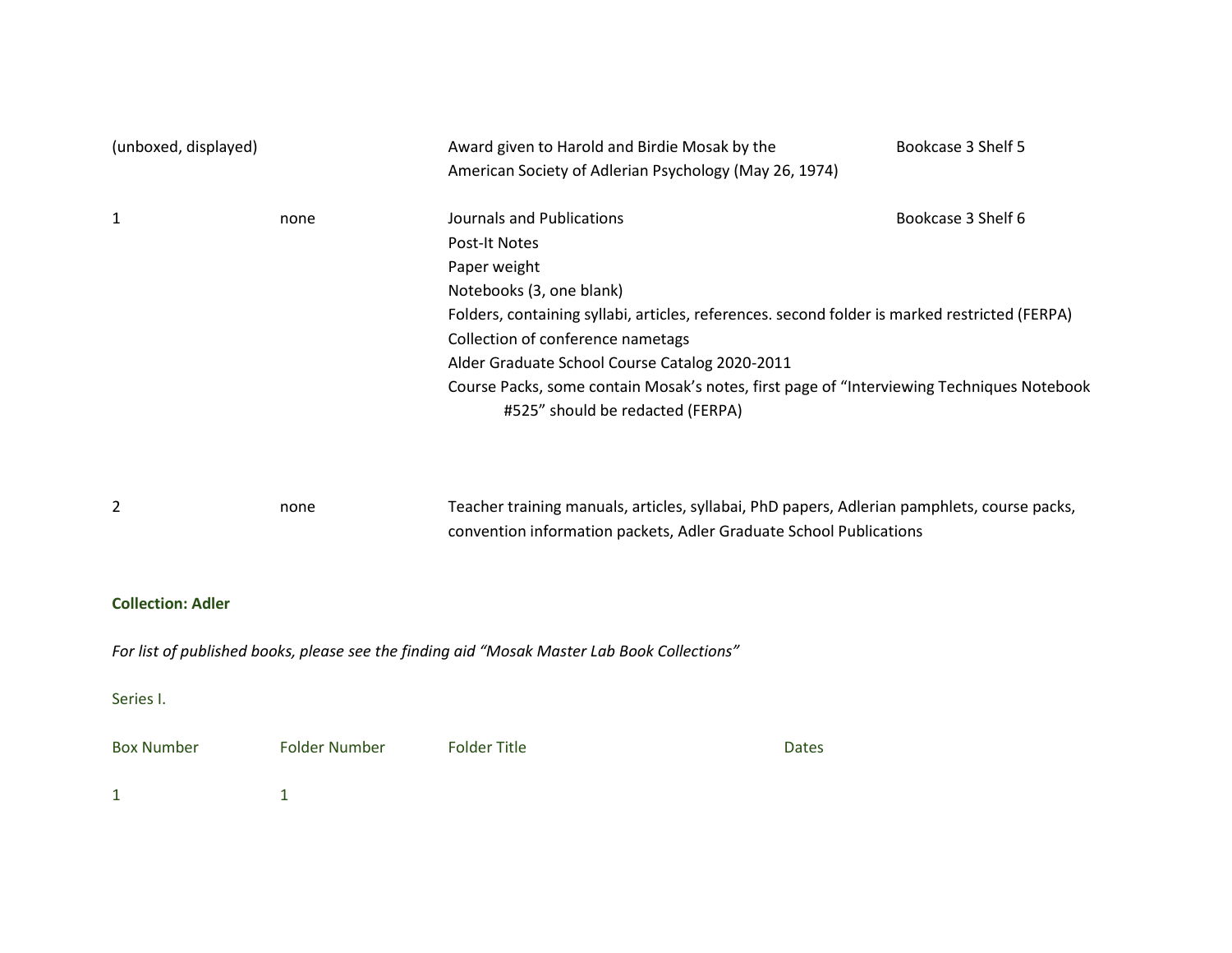## Series I.

| <b>Box Number</b> | <b>Folder Number</b> | <b>Folder Title</b> | <b>Dates</b> |
|-------------------|----------------------|---------------------|--------------|
| 1                 | 1                    |                     |              |
|                   |                      |                     |              |
| Series I.         |                      |                     |              |
| <b>Box Number</b> | <b>Folder Number</b> | <b>Folder Title</b> | <b>Dates</b> |
| 1                 | 1                    |                     |              |

## **Collection: First Generation**

*For list of published books, please see the finding aid "Mosak Master Lab Book Collections"*

## Series I.

| <b>Box Number</b> | Folder Number        | <b>Folder Title</b>                     | <b>Dates</b> |
|-------------------|----------------------|-----------------------------------------|--------------|
|                   | 1                    | <b>Archival Donation Correspondence</b> | 1969         |
| Series I.         |                      |                                         |              |
| <b>Box Number</b> | <b>Folder Number</b> | <b>Folder Title</b>                     | <b>Dates</b> |
|                   | 1                    | <b>Archival Donation Correspondence</b> | 1969         |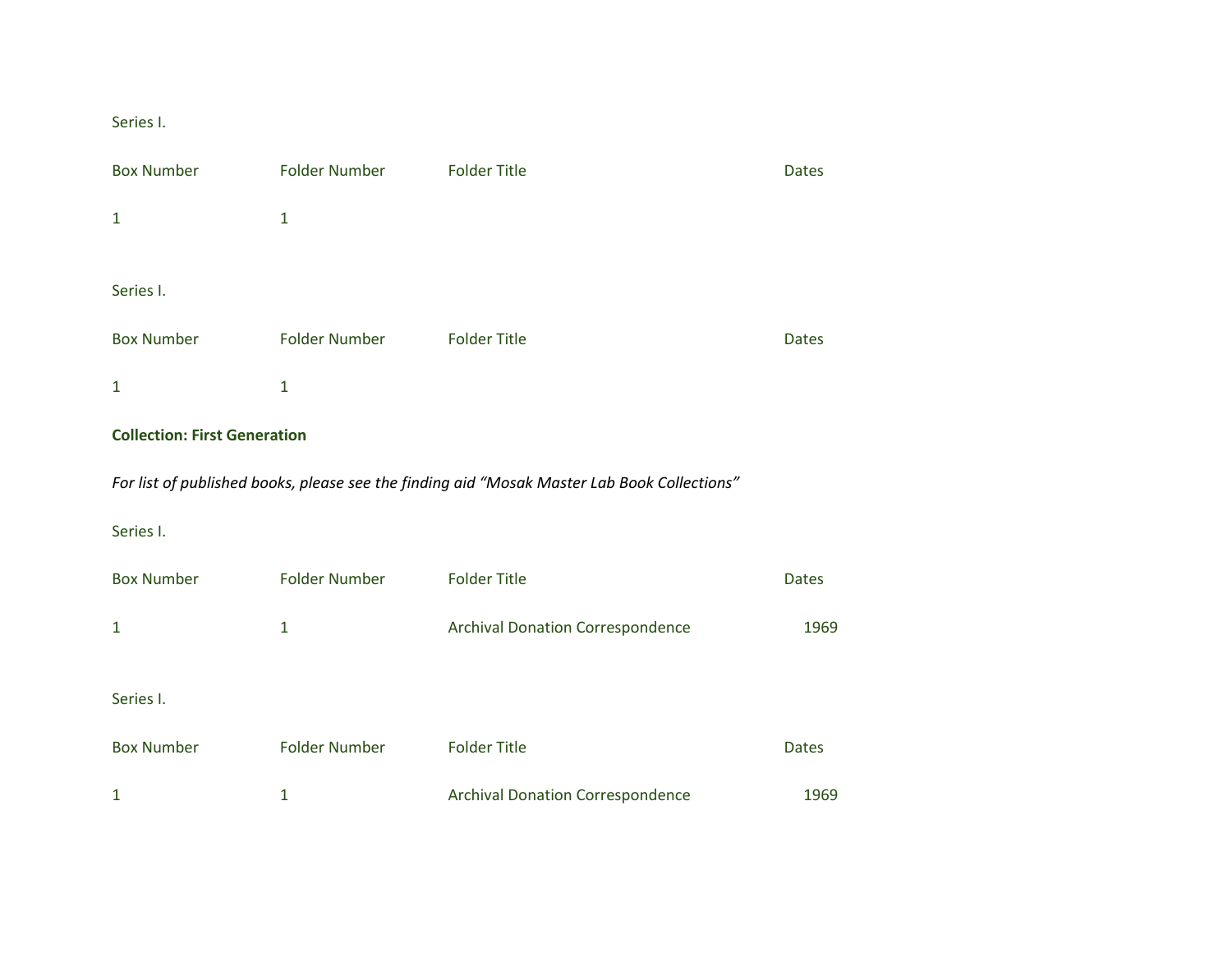## **Collection: Journals**

*For list of published books, please see the finding aid "Mosak Master Lab Book Collections"*

## Series I.

Bookcase 6

#### Shelf 1

| International Journal of Individual Psychology | V.1#1 | 1935 |
|------------------------------------------------|-------|------|
| International Journal of Individual Psychology | V.1#1 | 1935 |
| International Journal of Individual Psychology | V.1#1 | 1935 |
| International Journal of Individual Psychology | V.1#1 | 1935 |
| International Journal of Individual Psychology | V.1#2 | 1935 |
| International Journal of Individual Psychology | V.1#3 | 1935 |
| International Journal of Individual Psychology | V.1#3 | 1935 |
| International Journal of Individual Psychology | V.1#4 | 1935 |
| International Journal of Individual Psychology | V.1#4 | 1935 |
| International Journal of Individual Psychology | V.2#1 | 1936 |
| International Journal of Individual Psychology | V.2#2 | 1936 |
| International Journal of Individual Psychology | V.2#2 | 1936 |
| International Journal of Individual Psychology | V.2#3 | 1936 |
| International Journal of Individual Psychology | V.2#4 | 1936 |
| International Journal of Individual Psychology | V.2#4 | 1936 |
| International Journal of Individual Psychology | V.3#1 | 1937 |
| International Journal of Individual Psychology | V.3#2 | 1937 |
| International Journal of Individual Psychology | V.3#4 | 1937 |
| International Journal of Individual Psychology | V.3#4 | 1937 |

Box Number Folder Number Folder Contents Folder Contents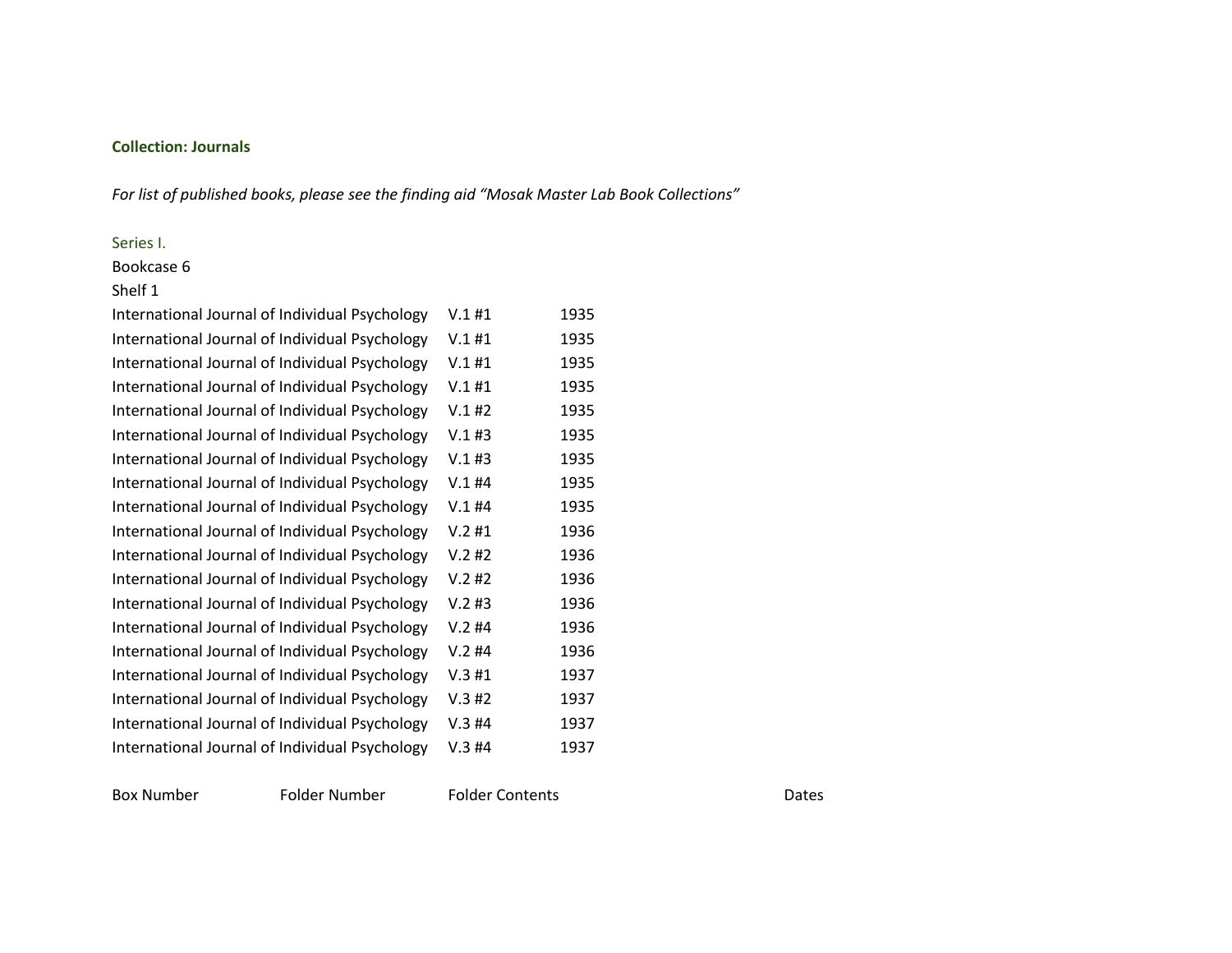| 1              |                | Red Binder: The Individual Psychology Newsletter |                |                |                | 1951-1966        |
|----------------|----------------|--------------------------------------------------|----------------|----------------|----------------|------------------|
| 1              |                | White Binder: Misc. Articles                     |                |                |                |                  |
| 1              | $\mathbf{1}$   | Pamphlets and articles; Mosak and Dreikurs       |                |                |                | 1952-1976        |
| 1              | $\overline{2}$ | Pamphlets                                        |                |                |                | undated, 1953    |
| 1              | 3              | Pamphlets                                        |                |                |                | 1958-1969        |
| 1              | 4              | Pamphlets                                        |                |                |                | 1972-1977        |
| 1              | 5              | Pamphlets                                        |                |                |                | 1978-1988        |
| 1              | 6              | Pamphlets, Foreign Language                      |                |                |                | 1931-1979        |
| 1              | 7              | Individual Psychology Pamphlets,                 |                |                |                | 1976-1977        |
|                |                | Inward Light - Fritz Kunkel                      |                |                |                | 1964, 1966       |
| 1              | 8              | Individual Psychology News Letter                |                |                |                | 1984-1985        |
| 1              | 9              | Individual Psychology News Letter                |                |                |                | 1986-1989        |
|                |                |                                                  |                |                |                |                  |
| 2              | $\mathbf{1}$   | American Psychologist                            | 56             | 3              |                | 3/1/2001         |
| 2              | $\overline{2}$ | The Clinical Psychologist                        | 24             | 1              |                | <b>Fall 1970</b> |
| 2              | $\overline{2}$ | The Clinical Psychologist                        | 24             | 1              |                | <b>Fall 1970</b> |
| $\overline{2}$ | $\overline{2}$ | The Clinical Psychologist                        | 24             | 1              |                | <b>Fall 1970</b> |
| $\overline{2}$ | $\overline{2}$ | The Clinical Psychologist                        | 24             | 4              |                | Summer 1971      |
| $\overline{2}$ | $\overline{2}$ | The Clinical Psychologist                        | 24             | 4              |                | Summer 1971      |
| $\overline{2}$ | $\overline{2}$ | The Clinical Psychologist                        | 24             | 4              |                | Summer 1971      |
| $\overline{2}$ | 3              | The Counseling Psychologist                      | 3              | 1              |                | 1971             |
| $\overline{2}$ | 3              | The Counseling Psychologist                      | 3              | 1              |                | 1971             |
| $\overline{2}$ | 4              | <b>Individual Psychology News</b>                | $\mathbf{1}$   | 1              |                | 10/1/1940        |
| $\overline{2}$ | 4              | <b>Individual Psychology News</b>                | $\mathbf{1}$   | 5              |                | 2/1/1941         |
| $\overline{2}$ | 4              | <b>Individual Psychology News</b>                | $\mathbf 1$    | 7              |                | 4/1/1941         |
| $\overline{2}$ | 4              | Individual Psychology Bulletin                   | $\overline{2}$ | 1              |                | 4/1/1941         |
| $\overline{2}$ | 5              | The Journal of Abnormal and Social Psychology 47 |                |                | $\overline{2}$ | 4/1/1952         |
| $\overline{2}$ | 5              | Psychotherapy: Theory, Research, and Practice 4  |                |                | 4              | 11/1/1967        |
| 2              | 5              | Roche Report: Frontiers of Clinical Psychiatry   |                | $\overline{7}$ | 10             | 5/15/1970        |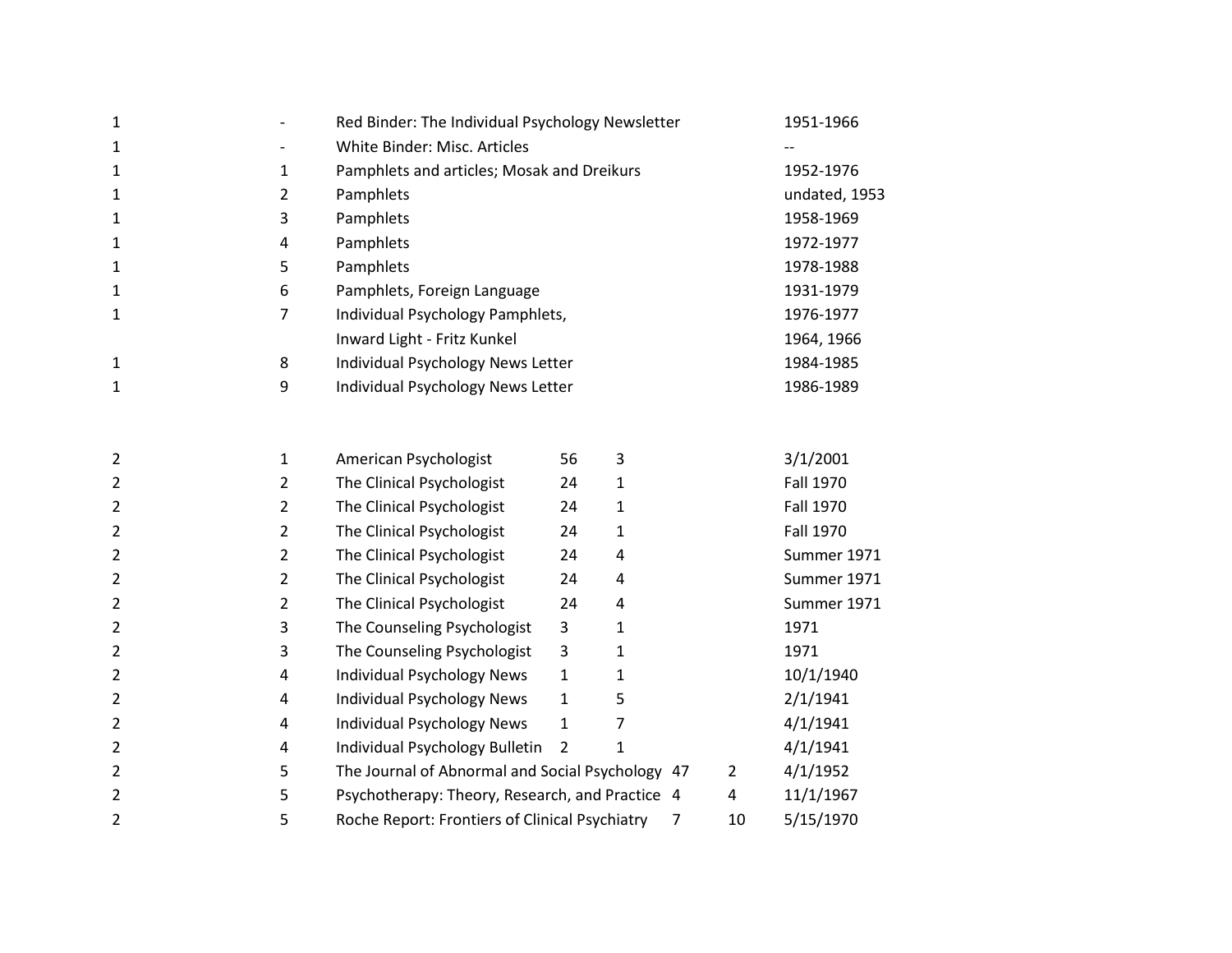| 2       | 5 | Roche Report: Frontiers of Clinical Psychiatry | 7 | 10 | 5/15/1970   |
|---------|---|------------------------------------------------|---|----|-------------|
| 2       | 6 | Journal of Alcohol and Drug Education 38       | 3 |    | Spring 1993 |
| 2       | 6 | Revista Internacional de Sociologia (Italian)  | 8 | 29 | 3/1/1950    |
| 2       | 7 | Title indexes and Publishing catalogs          |   |    | 1935-1999   |
| 2       | 8 | Publishing catalogs                            |   |    | 1973-2001   |
|         |   |                                                |   |    |             |
| Shelf 2 |   |                                                |   |    |             |
|         |   |                                                |   |    |             |
| Shelf 3 |   |                                                |   |    |             |
|         |   |                                                |   |    |             |
| Shelf 4 |   |                                                |   |    |             |
|         |   |                                                |   |    |             |
| Shelf 5 |   |                                                |   |    |             |
|         |   |                                                |   |    |             |
| Shelf 6 |   |                                                |   |    |             |

## **Collection: Foreign Language**

*For list of published books, please see the finding aid "Mosak Master Lab Book Collections"*

## Series I. German

| <b>Box Number</b> | Folder Number | Folder Title                                    | Dates | <b>Location: Bookcase 8 Shelf 6</b> |
|-------------------|---------------|-------------------------------------------------|-------|-------------------------------------|
|                   |               |                                                 |       |                                     |
|                   |               | Die Ander Seite by Alfred Adler (2 copies)      | 1919  |                                     |
|                   |               | Psychologie und Psychiatrie by Rudolf Allers    | 1927  |                                     |
|                   |               | Das Stotternde Kind by Alfred Appelt            | 1926  |                                     |
|                   |               | Indivuduum und Gemeinschaft by Elisabeth Bellot |       | 1926                                |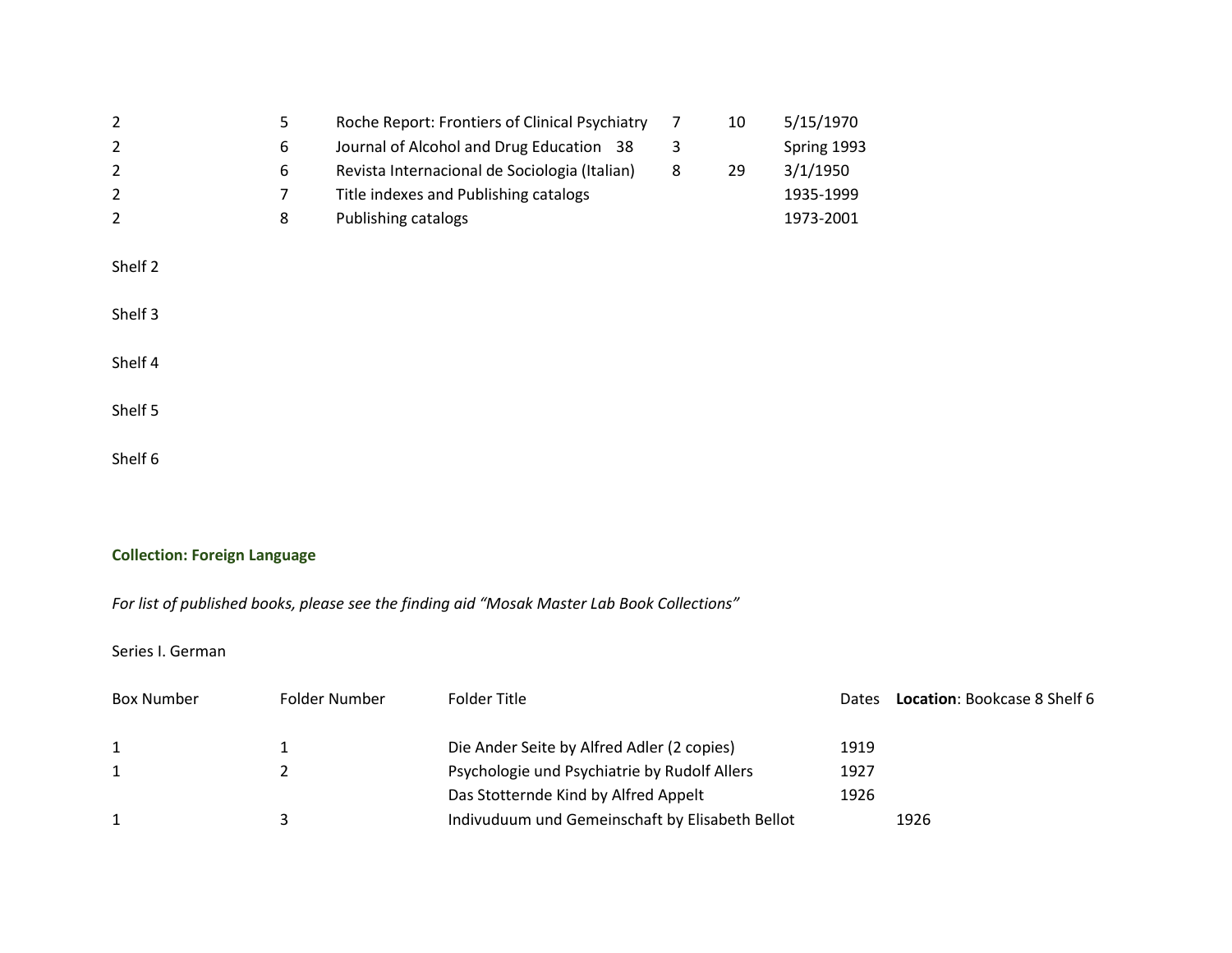| $\mathbf{1}$ | 4  | Pinchoanlfe und Individualpinchologie by Alfred Braudhel                        | 1930 |  |
|--------------|----|---------------------------------------------------------------------------------|------|--|
|              |    | Das Trommellied vom Trrsinn by Alfred Farau (signed)                            | 1943 |  |
| $\mathbf{1}$ | 5  | Die Parteilichkeit by Karl Frank                                                | 1919 |  |
|              |    | Angst by Eimi Froeschels                                                        | 1950 |  |
| $\mathbf{1}$ | 6  | Die Individualpsychologie als Werkzeug der Bibelbetrachtung by M.H. Goring 1933 |      |  |
|              |    | Psychoanalyse und Psychotherapie by Otto Hinrichsen                             | 1913 |  |
| $\mathbf{1}$ |    | Machtwille und Minderwertigfeitsgefuhl by Ernst Jahn                            | 1931 |  |
| $\mathbf{1}$ | 8  | Sexus by A. Kronfeld (2 copies)                                                 | 1921 |  |
|              | 9  | Das Dumme Kind by Fritz Kunkel                                                  | 1926 |  |
|              |    | Das Sexuell Fruhreife Kind by Ruth Kunkel                                       | 1928 |  |
|              | 10 | Das Lugenhafte Kind by Sofie Lazarsfeld                                         | 1927 |  |

| <b>Box Number</b> | Folder Number | Folder Title                                                                    | Location: Bookcase 8 Shelf 6<br><b>Dates</b> |
|-------------------|---------------|---------------------------------------------------------------------------------|----------------------------------------------|
| 2                 |               | Der Weg aus Der Angst by Johannes Neumann                                       | undated                                      |
|                   |               | Psychiatrische Seelsorge im Licht der Individualpsychologie by Johannes Neumann | 1927                                         |
| 2                 |               | Betrachtungen zur Individualpsychologie by Siegfried Novotny (2 copies) 1947    |                                              |
| 2                 |               | ALS Politischer Theoretiker by Ottor Ruhle                                      | 1981                                         |
|                   |               | Religion und Minder-Wertigkeitsgefuhl by Nils Thune                             | 1950                                         |
| 2                 | 4             | Arbeit und Gemeinschaft by Erwin Wexberg                                        | 1932                                         |
| 2                 | 5             | Das Rudolf Dreikurs Institute (2 copies)                                        | undated                                      |
|                   |               | Osterreichische Arzte - Zeitung                                                 | 1912                                         |
|                   |               | Der Kulture der Frau                                                            | undated                                      |
|                   | 6             | Blaetter Fuer Individualpsychologie                                             | 1936                                         |